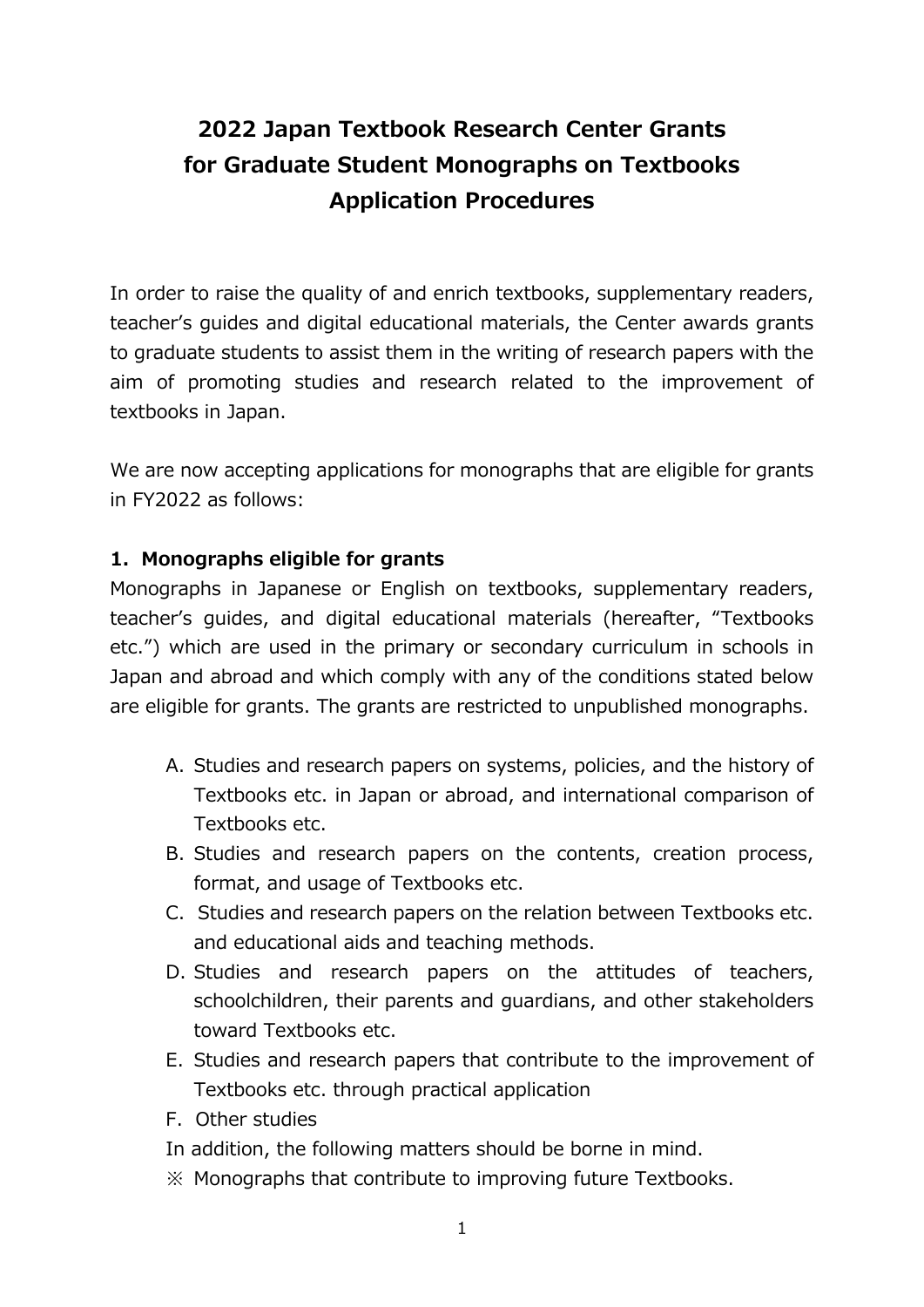※ Monographs that do not constitute the evaluation of Textbooks published by particular textbook publishers.

## **2. Applicant qualifications**

A student, or group of students, at a graduate school in Japan who is/are about to write a monograph on any of the above topics and has/have received the recommendation of the supervisor at the graduate school with which he/she/they is/are affiliated.

- ※ A recommendation (not more than 1000 Japanese characters; Form 2) from the supervisor at the graduate school with which the graduate student/students is/are affiliated is required.
- ※ If the graduate student/students is/are residing in Japan at the time of application, he/she/they may apply regardless of nationality etc.

## **3. Period of time for writing the monograph**

Not more than one year after the proposed monograph has been selected for a grant.

#### **4. Application method**

Fill in the research topic, research objective, research plan and methodology on the Application Form (Form 1); affix your seal; and send the application along with your supervisor's recommendation (Form 2) and a certificate of student status to the address below 【Contact for Inquires/Where to submit each document】.

- ※ Applications submitted by email or Fax will not be accepted.
- ※ Please write "Grant application form" in red on the envelope.
- ※ One application per person (or one per group).
- $\mathcal X$  In the event of a group application, a representative for the group shall apply. In the "Research Plan and Methodology" section of the Application Form, please make clear that the work is coauthored and describe the composition of the group and the roles and responsibilities of its members.
- ※ An Application Form (Form 1) in English is acceptable.

## **5. Deadline for applications**

The deadline for applications is no later than Monday, August 1, 2022.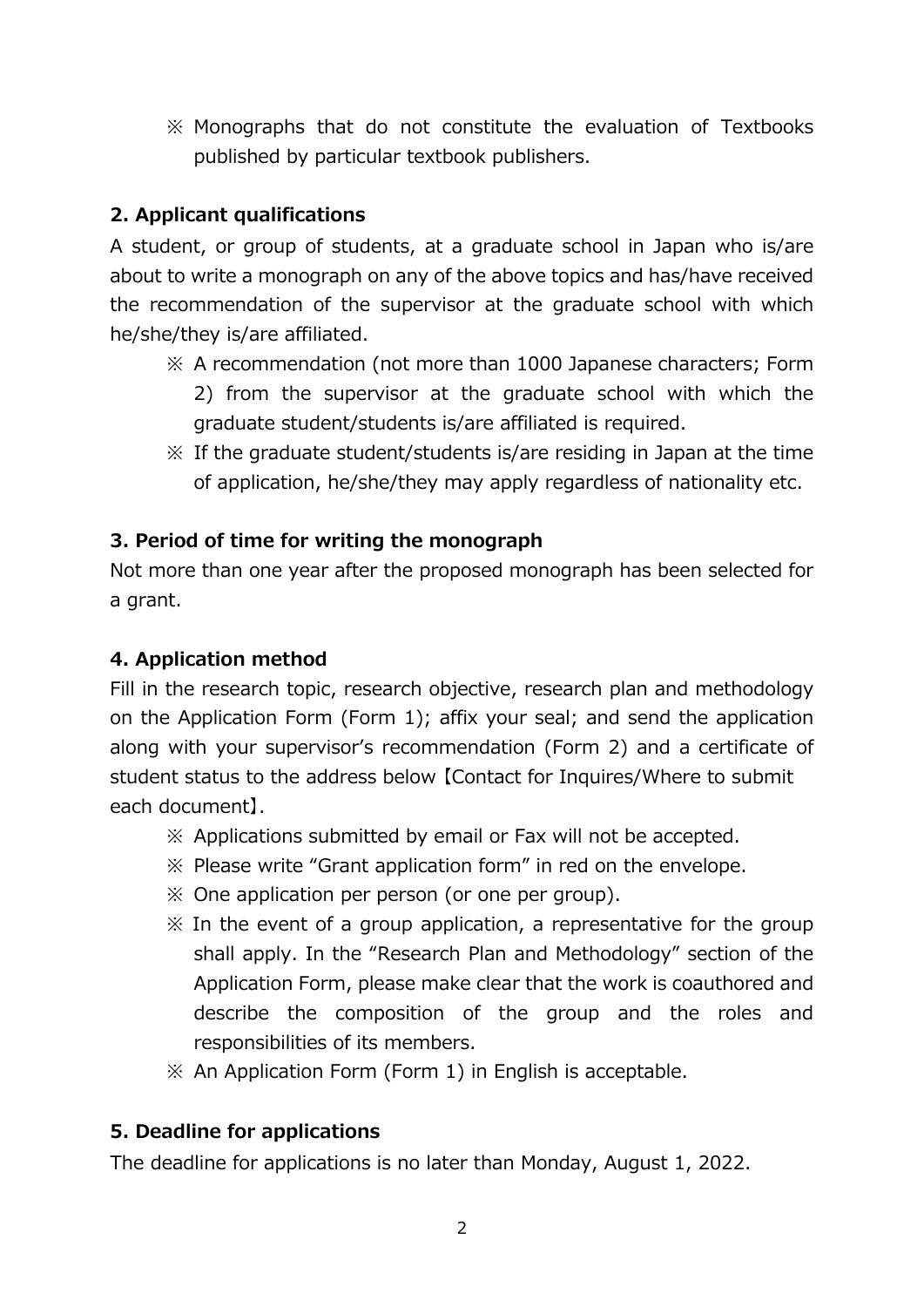# **6. Screening and selection**

After screening by the Center's Research Planning Committee, grant recipients will be selected by the Board of Directors. Applicants will be informed of the results at the end of October 2022. Screening results are also scheduled to be posted on the Center's website.

# **7. Grant amount**

100,000 yen per monograph

- ※ To be paid to the applicant (person requesting the grant) after submission of the monograph.
- ※ The submission of receipts or the itemization of expenses incurred in writing the monograph is not required.
- ※ Awards for 2022 will be made for no more than 10 monographs.

# **8. Responsibilities of the grant recipients**

# **A. Items to be submitted upon completion of the monograph**

# **1) Monograph and outline**

Grant recipients will submit a monograph of 6,000–9,000 words (10,000– 15,000 Japanese characters) in length and an outline of no more than 600 words (1,000 Japanese characters) including text, charts, tables, photographs, etc., in each of the following two formats:

- ※ Please prepare the monograph and outline in accordance with the monograph-writing guidelines given separately.
- $\mathcal X$  In the event that the monograph is a master's degree thesis or a doctoral dissertation, please indicate this in the upper lefthand corner of the first page of the monograph.

# **2) Supervisor's evaluation (Form 3)**

Along with the monograph, please submit an evaluation of it (no more than 1000 Japanese characters) by the supervisor who submitted the recommendation at the time of application.

Although the evaluation is confidential, we will make known the name of the supervisor at the time the monograph and outline are published.

# **3) Grant payment request (Form 4)**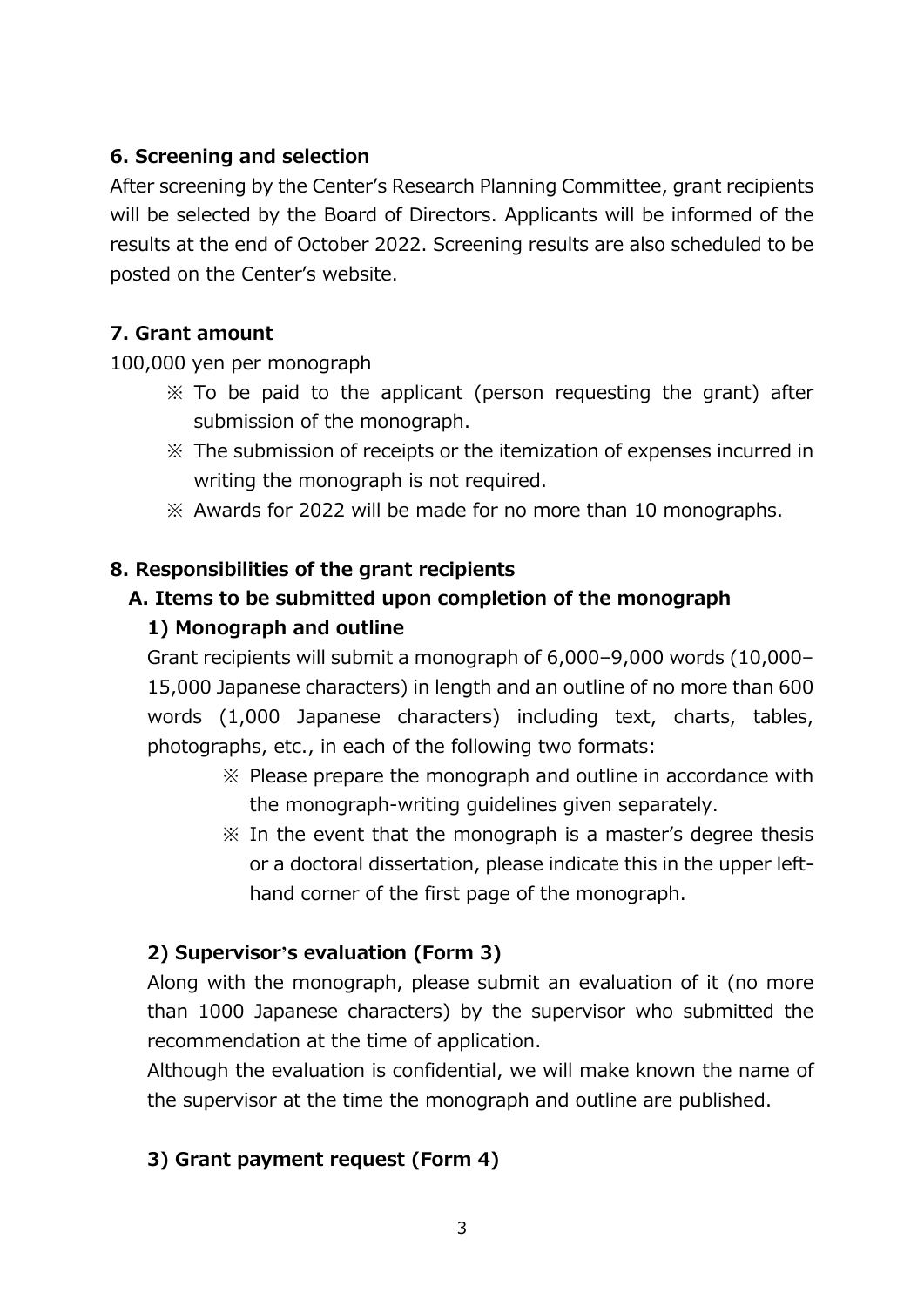Please submit the grant payment request along with the monograph.

#### **B. Submission Methods**

Please submit these documents to 【Contact for Inquires/Where to submit each document】 in the following methods.

# **1) Monograph**

- ① Send one printed version (the bound monograph) by post.
- ② Submit an electronic Word file (Windows version only) by email.
- **2) Supervisor's evaluation (Form 3),Grant payment request (Form 4)**

Submission by post or email

※If submission by email is not possible, submission by CD-R etc. shall also be acceptable.

## **3) Final deadline for submission**

Tuesday, October 31, 2023

- ※ Please submit the monograph, upon completion, at any time before the final deadline. Grants will be awarded in the order the monograph has been received.
- ※ In the event that the monograph is not submitted within the specified time frame, no grant will be awarded.

# **C. Quotations from other works**

When citing another person's work in the monograph, make it clear that it is a quotation and state the source plainly in a footnote or other form of annotation. In cases that do not involve direct quotations, the monograph author/s must obtain the copyright holder's consent in advance for the use of his/her work and shall bear full responsibility should any problems arise.

## **D. Duplicate submission and ethics violations**

Please be very careful about duplicate submission of a monograph and other ethics violations. As with the quotation of copyrighted material, the monograph author(s) shall bear full responsibility should any problems arise.

## **9. Other**

A. The outline of the monograph will be published in the Center's newsletter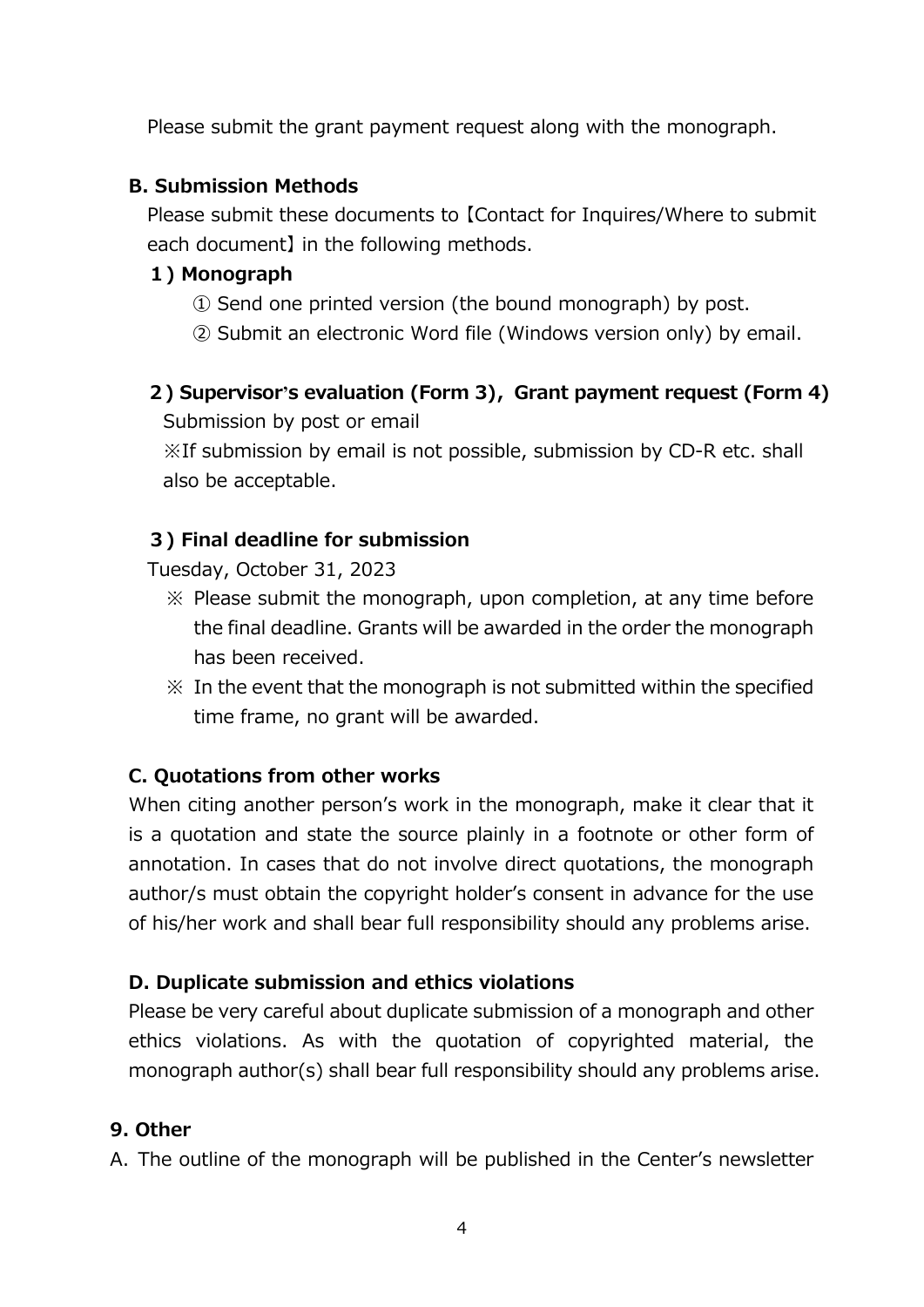Center Tsushin, and a collection of monographs will later be compiled.

B. The copyright of the monograph belongs to the author of the monograph. When a grant recipient submits a monograph, it shall be deemed that the grant recipient has given prior permission for the Center to post, publish or utilize the monograph (including outline) in a collection of monographs, public relations magazines, the Center's website, etc., for non-profit purposes, and within the scope of academic and educational purposes. The editorial copyright of the collection of monographs, public relations magazine, etc. published by the Center belongs to the Center. When the grant recipient posts, publishes or utilizes the submitted

monograph in a bulletin, journal, or website, etc., the grant recipient shall clearly state that the monograph was funded by a grant provided by the "Japan Textbook Research Center."

C. The necessary forms for submitting the application for the monograph (Forms 1–4) may be downloaded from the Center's website.

https://www.textbook-rc.or.jp/en-GB/grants/

- D. Personal information recorded when submitting an application will be used in selection, in notification of selection results, and in communication related to the publication of monographs.
- E. For any other matters, please contact the office (in Japanese only).

# **【Contact for Inquires/Where to submiteach document】 Japan Textbook Research Center Office**

- 9-28 Sengoku 1-chome, Koto-ku, Tokyo, 135-0015
- Tel : 03-5606-4311
- Fax : 03-5606-3044
- URL : https://www.textbook-rc.or.jp/
- email : josei@textbook-rc.or.jp